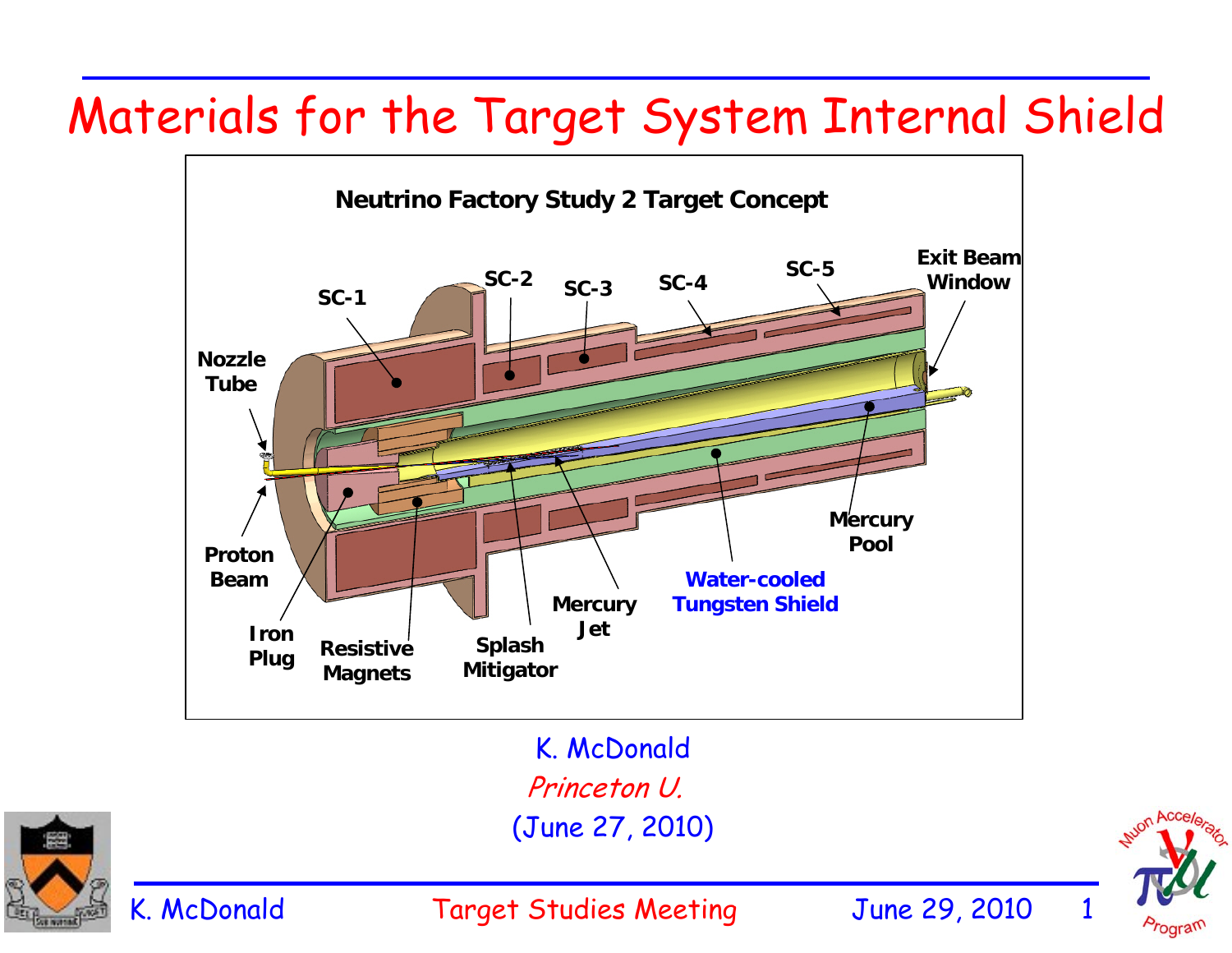#### General Issues

Baseline beam power on target is 4 MW.

Where is this power dissipated?

- $\approx 15\%$  in the (high-Z) target.
- $\approx$  75% in the internal shield of the target system (including dump and Cu magnet).
- $\approx 10\%$  in the front end (downstream of the target system exit beam window). Should some of the "front-end" magnets also have internal shields?

Issues:

Heating/quenching of the superconducting magnets.

Radiation damage to/failure of the superconducting magnets

Activation of materials (which must eventually be disposed of)

Failure modes of the target system in which radioactive materials might be released.

Design principle regarding activation: ALARA = "As low as reasonably achievable". But, what is "reasonable"?

Best to use low- $Z$ materials.

Thickness of a low-Z shield  $\approx$  6-10 times that that of high-Z.

 $\Rightarrow$  (?) 10-fold higher cost of target system if use low-Z(graphite/water) shield.

If make target low-Z, but use high-Z shield, reduce activation by only  $\approx 10\%$ .

Baseline remains high- $Z$  target and high- $Z$  shield.

The internal shield must be cooled by fluid flow: Water or (?) mercury or (?) Pb/Bi.

The coolant should enter and exit the upstream end of the target system.



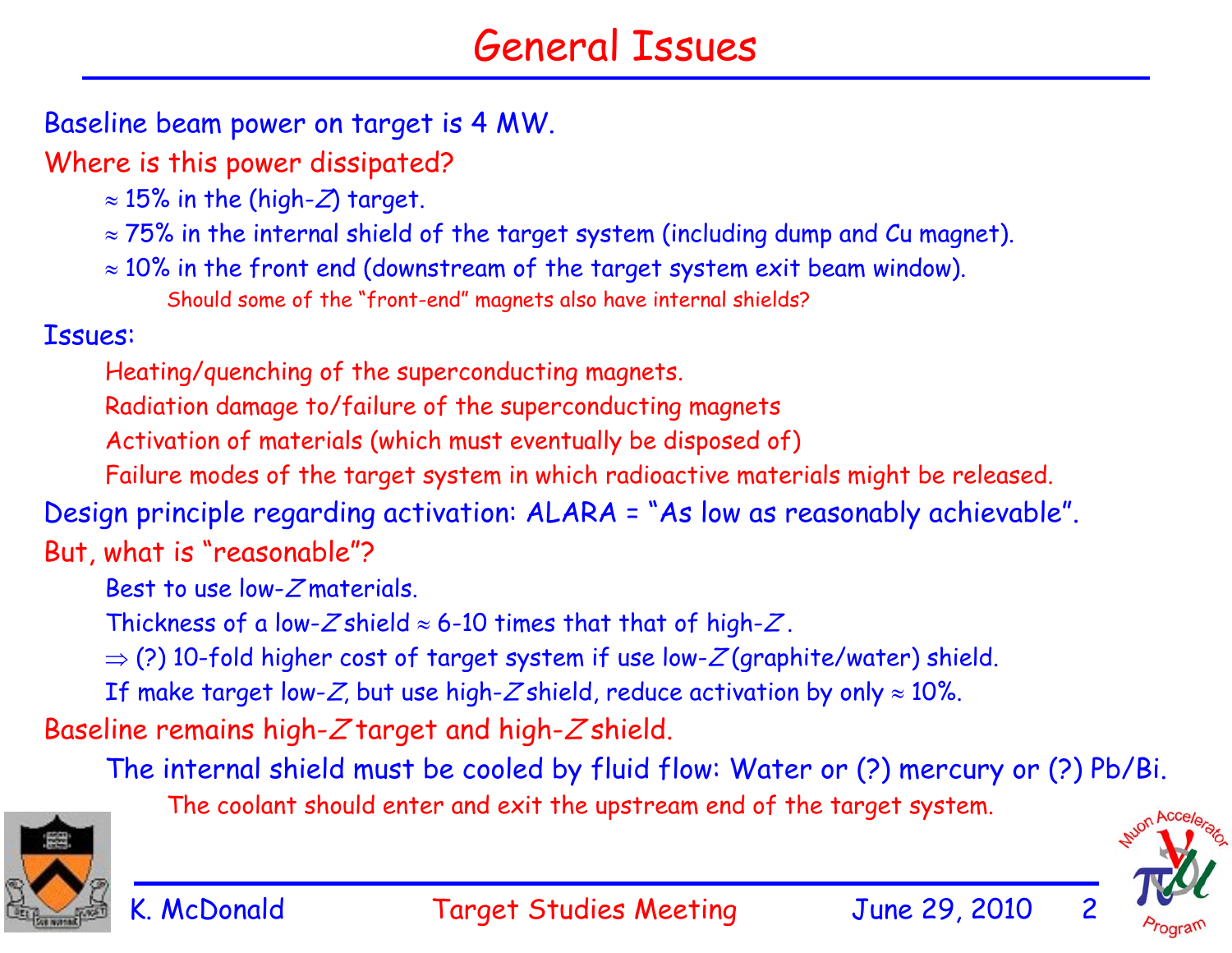### Candidate Shield Materials

The shield operates primarily via dE/dx loss of traversing charged particles. High-energy neutrons and  $K_{long}$  are little shielded. Figure of merit is MeV/cm = density  $\times$  MeV/(g/cm<sup>2</sup>). For shields based on  $\approx$  1-mm-diameter spheres + liquid, assume liquid is 40% by volume. Random sphere packing: http://puhep1.princeton.edu/~mcdonald/examples/detectors/song\_nature\_453\_629\_08.pdf Tungsten + water is not so good, tantalum is OK: http://puhep1.princeton.edu/~mcdonald/examples/accel/butt\_la-ur-96-1954.pdf http://puhep1.princeton.edu/~mcdonald/examples/accel/momose\_vacuum\_47\_1491\_96.pdf http://puhep1.princeton.edu/~mcdonald/examples/accel/lillard\_jnm\_278\_277\_00.pdf http://puhep1.princeton.edu/~mcdonald/examples/accel/noji\_jjim\_66\_1107\_02.pdf http://puhep1.princeton.edu/~mcdonald/examples/accel/maloy\_targetry\_05.pdf I found one paper that says tungsten carbide is fairly good in water: http://puhep1.princeton.edu/~mcdonald/examples/accel/wentzel\_jirmhm\_15\_81\_97.pdf

Tungsten and tungsten carbide spheres are actually composites, with lower than maximal density for commercial grade. Tantulum spheres are available at full density.

Radiation damage to the compound WC may be an issue.

 $\Rightarrow$  Tantalum may be the best high- $Z$ material.



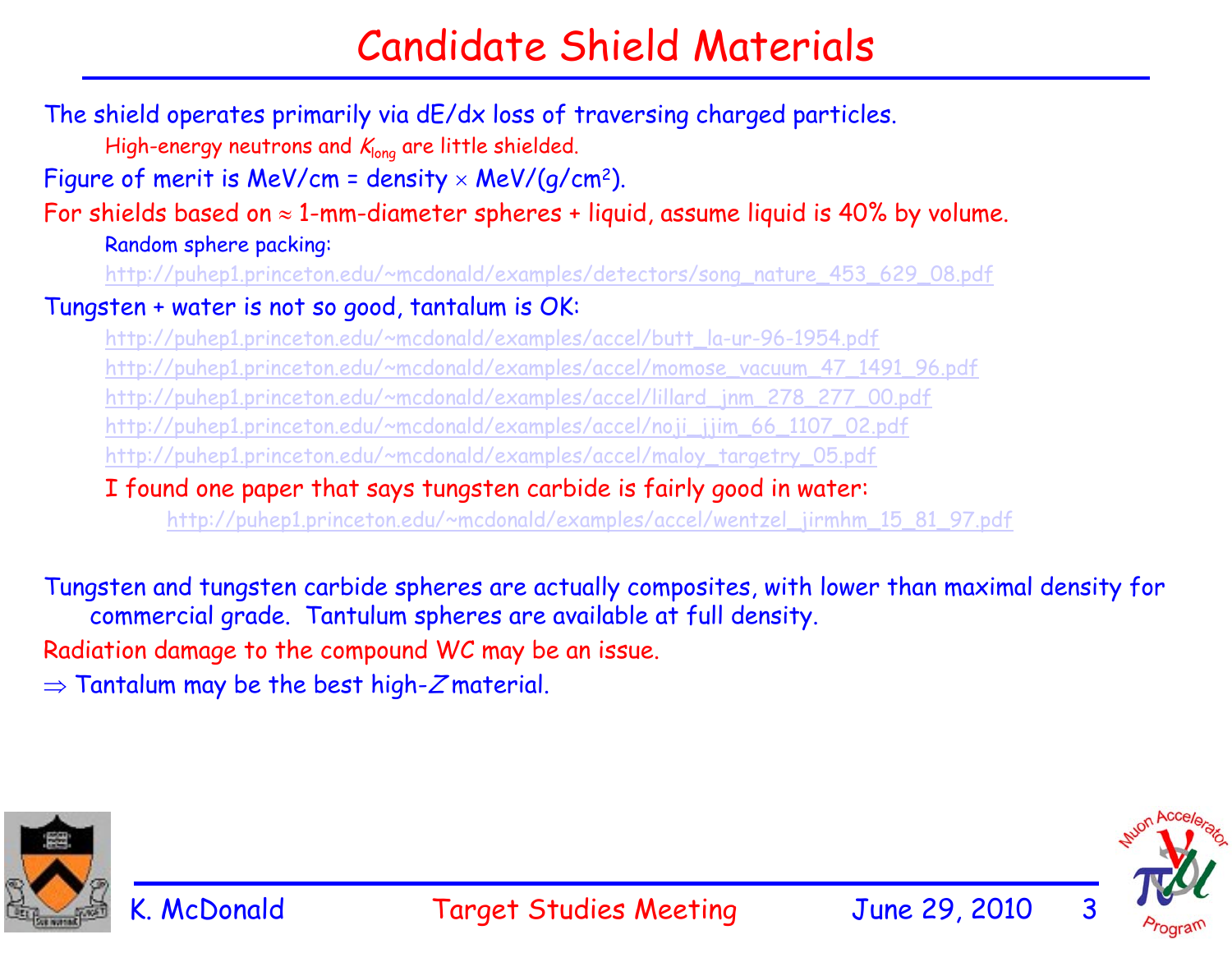## Shield Material Comparision

| Material        | Density<br>$(g/cm^3)$ | $dE/Dx$ (min I)<br>(MeV/(g/cm <sup>2</sup> ) | Figure<br>of Merit | $Z_{\rm eff}$  |                                                                                   |
|-----------------|-----------------------|----------------------------------------------|--------------------|----------------|-----------------------------------------------------------------------------------|
| LH <sub>2</sub> | 0.07                  | 4.1                                          | 0.3                | $\mathbf{1}$   | Comments:                                                                         |
| Graphite        | $\overline{2}$        | 1.74                                         | 3.5                | 6              | Comparison assumes the density $\times$ dE/dx is the<br>relevant figure of merit. |
| Water           | $\mathbf{1}$          | 1.99                                         | 2.0                | $\overline{2}$ |                                                                                   |
| Graphite/water  | 1.6                   | 1.81                                         | 2.9                | 8              |                                                                                   |
| Mercury         | 13.5                  | 1.13                                         | 15.3               | 80             | Ta/mercury or Ta/Pb/Bi is best.                                                   |
| Pb/Bi eutectic  | 10.3                  | 1.12                                         | 11.5               | 82             |                                                                                   |
| Ta spheres      | 16.6                  | 1.15                                         | 19.1               | 73             | Pure mercury shield is very favorable.                                            |
| Ta/water        | 10.4                  | 1.18                                         | 12.3               | 65             |                                                                                   |
| Ta/Pb/Bi        | 14.1                  | 1.14                                         | 16.1               | 75             | Pure lead has properties similar to Pb/Bi                                         |
| Ta/mercury      | 15.4                  | 1.14                                         | 17.6               | 75             |                                                                                   |
| W spheres       | $16(-18?)$            | 1.15                                         | 18.4               | 74             | Pb liquid above 328° C.                                                           |
| W/water         | 10.0                  | 1.18                                         | 11.8               | 65             | Pb/Bi liquid above 128° C.                                                        |
| W/Pb/Bi         | 13.7                  | 1.14                                         | 15.6               | 75             |                                                                                   |
| W/mercury       | 15.0                  | 1.14                                         | 17.1               | 75             | Ta/water still viable (equivalent to pure Pb/Bi).                                 |
| WC spheres      | 14.5                  | 1.21                                         | 17.5               | 60             |                                                                                   |
| WC/water        | 9.1                   | 1.24                                         | 11.3               | 55             | Graphite/water shield must be very thick.                                         |
| WC/mercury      | 14.1                  | 1.18                                         | 16.6               | 65             |                                                                                   |
| WC/Pb/Bi        | 12.8                  | 1.18                                         | 15.1               | 65             | $Z_{\text{eff}}$ for use in Geant/MARS.                                           |



K. McDonald Target Studies Meeting June 29, 2010 4